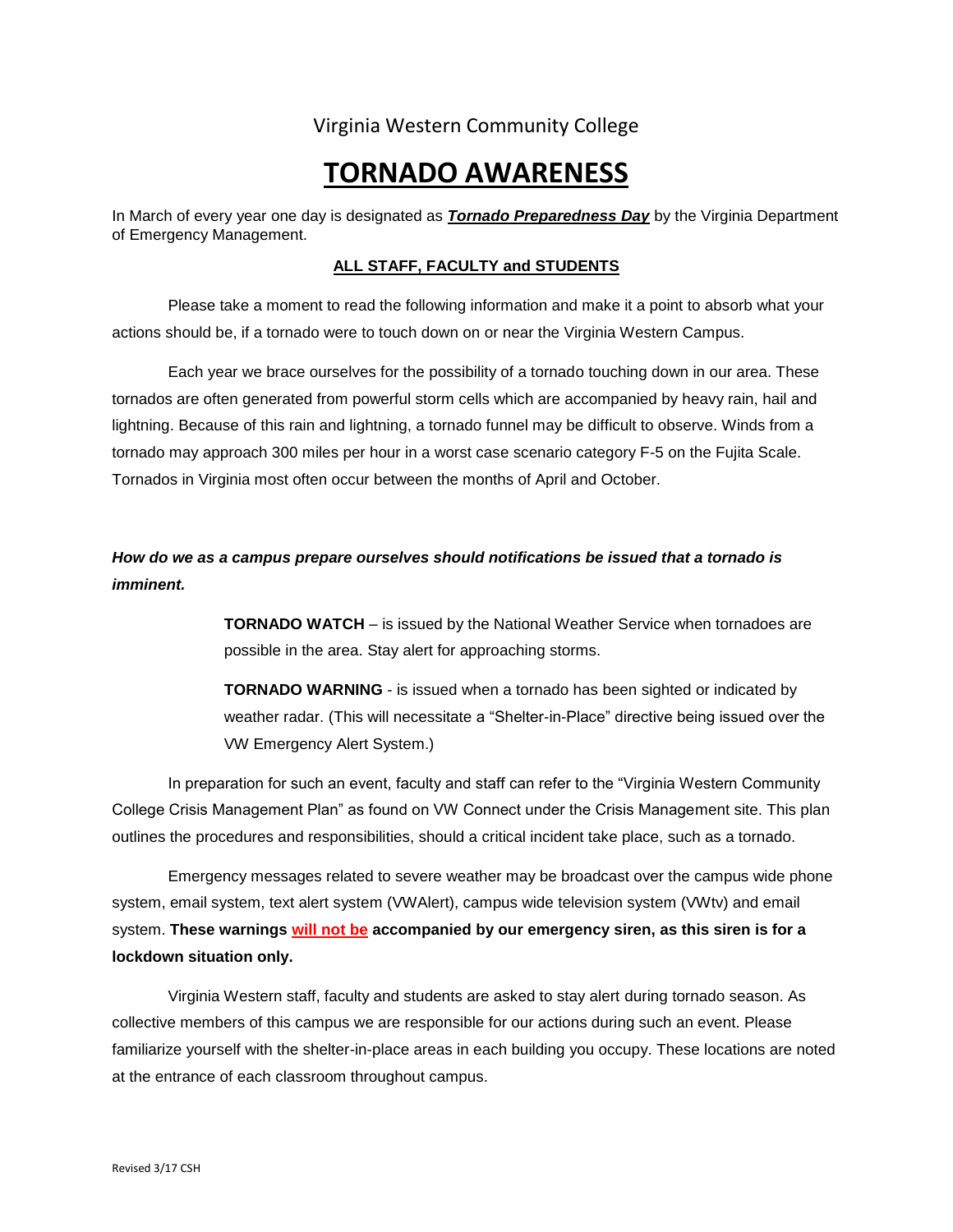# **If on the Virginia Western Campus:**

Staff, faculty and students must be proactive in responding to the threat of a tornado:

- Go to the basement or to an inside hallway at the lowest building level (see Shelter-in-Place diagrams located in each classroom).
- Shelter in a windowless bathroom on a lower floor.
- Avoid places with wide-span roofs such as auditoriums, cafeterias, large hallways, or large common areas.
- Avoid areas that contain large glass windows or doors.
- Get under a piece of sturdy furniture such as a workbench or heavy table or desk and hold on to it.
- Use arms to protect head and neck.

#### **If outdoors:**

- If possible, get inside a building.
- If shelter is not available or there is no time to get indoors, lie in a ditch or low-lying area or crouch near a strong building. Be aware of the potential for flooding.
- Use arms to protect head and neck.

#### **If in a car:**

- Never try to out-drive a tornado in a motor vehicle. Tornadoes can change direction quickly and can lift up a car or truck tossing it through the air.
- Get out of the car immediately and take shelter in a nearby building.
- $\bullet$  If there is no time to get indoors, get out of the car and lie in a ditch or low-lying area away from the vehicle. Be aware of the potential for flooding.

## **If at home:**

- Go at once to a windowless, interior room; storm cellar; basement; or lowest level of the building.
- If there is no basement, go to an inner hallway or a smaller inner room without windows, such as a bathroom or closet.
- Get away from the windows.
- Go to the center of the room. Stay away from corners because they tend to attract debris.
- Get under a piece of sturdy furniture such as a workbench or heavy table or desk and hold on to it.
- Use arms to protect head and neck.
- If in a mobile home, get out and find shelter elsewhere.

## **After a tornado has left the area**

- Help injured or trapped persons.
- Give first aid when appropriate.

Don't try to move the seriously injured unless they are in immediate danger of further injury.

- Call aloud for help and dial 911.
- Turn on radio or television to get the latest emergency information.